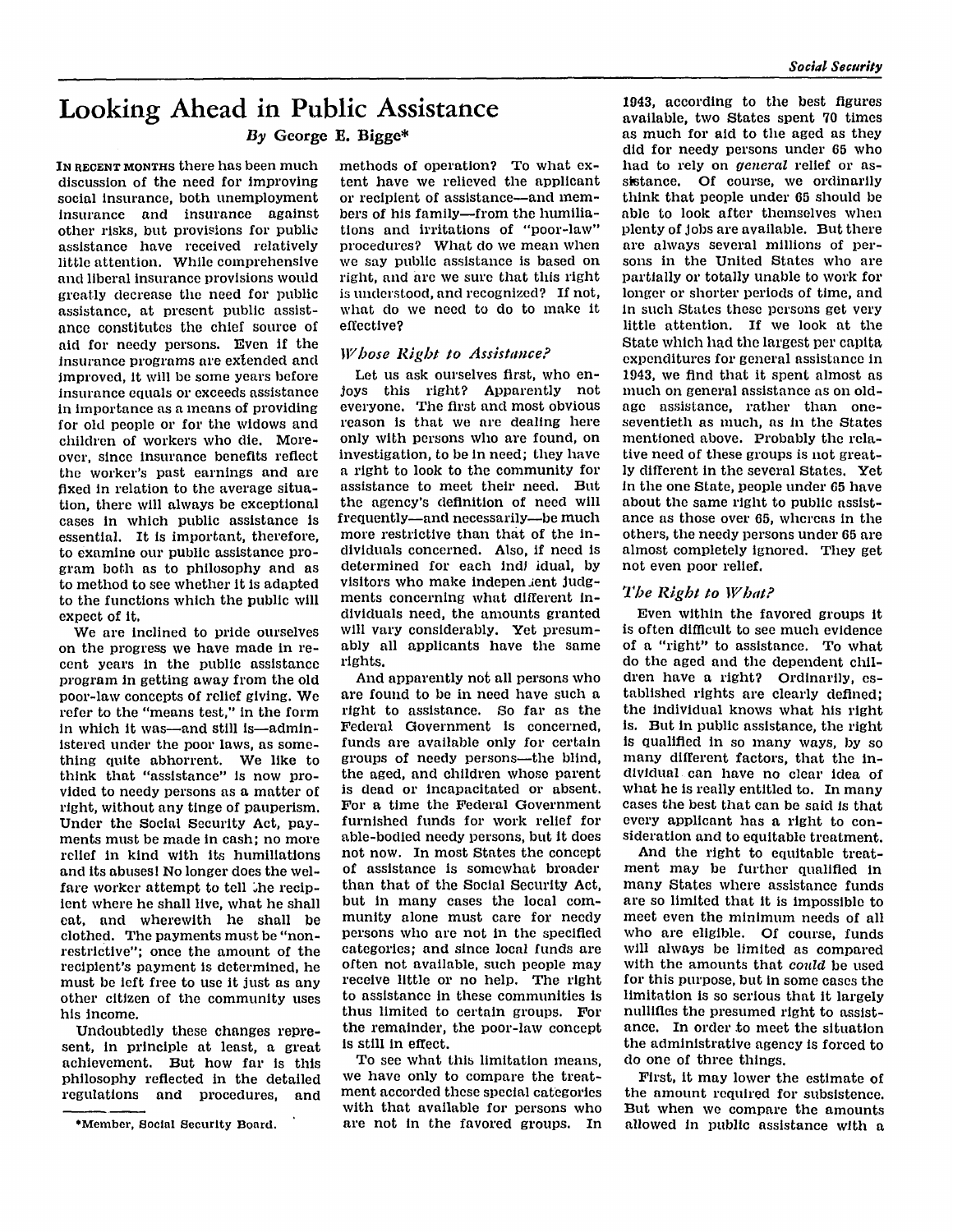**subsistence budget determined for other purposes, it appears that in most cases these basic requirements cannot be reduced.** 

**The second alternative is to put on the rolls only as many as can be given the payment determined to be neces**waiting lists of persons who, though eligible, cannot get assistance because the funds have been obligated for those who got there first. Presum**ably, if investigation reveals that some of these new applicants are in greater need than some already on the rolls, the most needy will be given preference. But this is no solution. It will mean, for example, that two persons who need and have been getting \$20 a**  change in their circumstances, be taken off the rolls in order to put on a new applicant who needs \$40 a month. At best such a policy results in meeting only the greatest need and ignoring the rest, though one person's **need for \$20 may be just as acute as another's need for \$40. At worst the result is to set up a list of preferred claimants whose needs, as determined, are met in full, while all others are placed on the waiting list and get no assistance. At times during the last few years some States have had as many people on waiting lists as were actually receiving assistance. To those on the waiting lists certainly the right to assistance means little or nothing.** 

**The third alternative is to reduce all payments in accordance with the lack of funds. This can be accomplished, as mentioned before, by readjusting the basic allowance, but aside from being extremely cumbersome this method is rather unrealistic, since the allowance is frequently very low already and there has been no change in the need. So the adjustment is usually made by paying only a specified proportion of the amount the agency finds needed by the individual. In recent years some State agencies have regularly paid only a portion, in some cases as little as half, of the actual budgeted need. According to recent surveys, more than 50 percent of all the payments in aid to dependent children have been in amounts less than the established need. Only two States met need, as determined, for 90 percent or more of the families aided. In one State, it** 

**has been standard practice until recently to deny aid to dependent children to any family which had resources equal to 30 percent of its need. How significant is the "right" to as-**

The only recourse for persons who<br>think they are being unjustly treated<br>is to appeal the agency's decision.<br>Every State has set up procedures for<br>hearing such appeals—this is one of<br>the requirements of the Federal act.<br>It whether they know how to go about it to get a reconsideration. And even if we assume that an appeal is taken, what is the agency to do? If it ap**pears that the decision was unwar**applicant may be put on the rolls.<br>But if the situation was due to lack **of funds, someone else must be taken off or must receive less.** 

#### *Determining Need*

**In setting the amount of the assistance payment, another type of difficulty arises which may be equally serious because it goes to the heart of the**  proportion of all recipients and members of their families. The amount of the payment is related to the need of the individual; that is basic to our conception of public assistance. This assistance is not a flat payment to all **persons in a specified group—although the provisions of a few State laws tend in that direction. Public assistance is designed to meet individ**be determined in each case. The Social Security Act limits the amount which the Federal Government will share equally to \$40 a month for the aged and the blind and even less for dependent children, and most State laws fix similar limits for individual payments.

**payments** are commonly only maximums; the actual amount is determined by considering the requirements of each individual, and the resources available to meet these requirements. This balancing of re**quirements and resources is usually accomplished by preparing a budget for every applicant. Here is where the difficulty arises. While it is essential that each individual's need be determined, it appears that in the application of this budgeting procedure—in connection with requirements as well** 

**as resources—an agency's practice is likely to come into conflict with the basic objective of making public assistance a right, as distinct from a re**the odious household means test.  $\cdot$ 

#### *The Applicant's Requirements*

**To see what happens, let's look first at the requirements side of the determination. Since funds are limited, obviously the individual cannot be allowed to determine for himself how much he shall receive; this is the function of the agency. Although a budget is made for each individual,**  is an over-all amount, *no* part of which is required to be spent for any specified purpose, in the last analysis it is the agency rather than the in**dividual who decides** *which* **wants shall be taken into account in fixing the amount of the payment and how much shall be allowed for the several items. And since the representative of the agency which approves the**  the budget and limits the amount for other items, the recipient may be par**doned if he gets the impression that the payment is intended to cover expenditures represented by the "ap**proved" budget. When the recipient<br>feels himself so entirely dependent on<br>the discretion of the visitor, it is<br>doubtful whether he is conscious of<br>that freedom of choice which public<br>assistance, granted as a right, is sup-

**posed to give him.**  fact that the vast majority of pay-<br>ments in all but a few States are below the amount specified in the State law as the maximum which may be paid to an individual. This maximum is the only amount mentioned in the law, and an applicant easily gets<br>the idea that this is the amount for<br>which the agency's visitor may find<br>him eligible. Furthermore, the cir**cumstances of most applicants are**  such that what appear to them per-<br>fectly reasonable requirements would **fective reasonable reasonable represed the amount specified. If, then, after extended discussion, in the course of which it is cussion, in the course of which it is indicated what may be included in the budget and what may not, and how much may be allowed for certain items, the amount granted is well below the maximum, the applicant almost inevitably feels that, whether it is intended or not, the budget technique, and indeed the whole investiga**-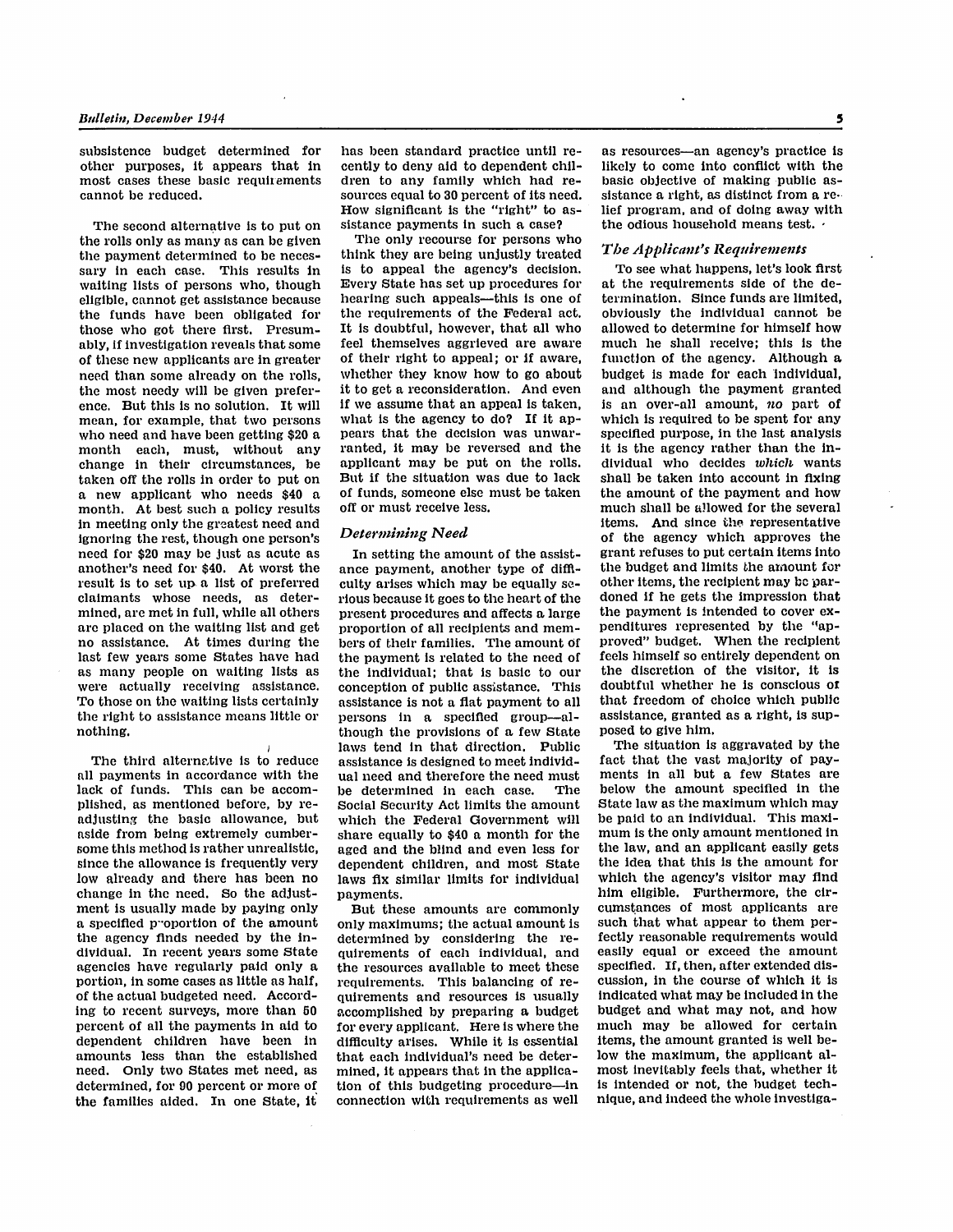tion procedure, is a device for giving him less than the law allows. The fact that he may spend the limited amount as he sees fit will probably be less important in his mind than the fact that in arriving at that amount the agency refused to recognize wants which seemed to him important, and the recognition of which would have brought his payment up to the amount specified in the law.

To say this is not to ignore or to understate the value of the budget technique in determining the amount necessary for a given plane of living and in estimating the additional amounts necessary to meet needs in special cases. It is intended only to point out the dilemma with which we are confronted in administering public assistance according to these new concepts. To protect the individual's right to live as others do, we emphasize the unrestricted grant and the cash payment. But in determining the amount of the payment—except as this may be specified in the law—the agency will necessarily exercise its own judgment as to how far an individual's wants shall be recognized. Although the payment is not "restricted" to the recognized purposes, the agency's decision on this matter determines the amount of money the individual gets.

The recipient, therefore, is faced with the often unhappy choice of conforming his living to what seems reasonable to the agency, or of giving up what all will concede to be essential in order to satisfy his desire for what seems to him equally important. Of course it is inevitable that there should be such a balancing of wants. It occurs in the expenditure of any limited income. But it is unfortunate that, by using the individual budget in every case, the agency should appear to be establishing an "approved" pattern of expenditures, when in fact all it is doing is determining an over-all amount which the individual may spend as he chooses.

## *What Anybody Needs*

Perhaps if we recognize this fixing of an over-all amount as the basic function of public assistance and build upon it, we shall find at least a partial solution of our dilemma. If the purpose of public assistance is, fundamentally, to give the recipient a sum of money which he may use as he sees fit in meeting his need, then presumably we shall *begin* by determining not what is necessary to meet the need of a particular individual according to his own peculiar circumstances, but what is necessary for an *ordinary* individual, for the "average" individual, at a particular time and place. A determination of particular requirements would then be necessary only for those who wish to establish their claim to more than the ordinary needs.

This procedure would be entirely in harmony with the objectives of a good social security program. If a comprehensive social insurance program covering all gainfully employed persons were in full operation, the vast majority of individuals who become old or disabled, and the survivors of those who die, would draw insurance benefits. These benefits would not be related to the peculiar needs of the individual; they would presumably be so adjusted that the usual benefit would meet the major needs of the or-<br>dinary, average individual. They dinary, average individual. would reflect the responsibility which the community has undertaken for any person in similar circumstances. Public assistance would be used only in exceptional cases. When our social insurance program began, a large part of the population was excluded from coverage. Its social insurance benefits, moreover, could never be available to persons who had already become old or disabled or had lost their means of support through death of the family breadwinner. It therefore has been necessary to use public assistance alone to meet the needs of such persons. But there is no reason why the *amount* of the assistance payment could not be fixed in a way similar to that used in determining the range of insurance benefits—on the basis of the usual needs of the average individual. Detailed investigation would then be necessary only in unusual cases.

To refer to the "average" individual is to invite the wrath of those who insist that there is no average person, that each person is a different individual, and that the purpose of modern assistance is to protect the recipient's individuality. This point is wholly valid within limits. However, so long as only a limited amount of money can be given, the recipient's individuality and independence will probably be much better protected if he is assured a minimum income, not as a *particular* individual b ut as *any* individual—this minimum to be his without any questions asked—than if the amount is determined only after a detailed discussion of what may or may not be considered in fixing the amount of his particular payment. The measure of the individual's independence will depend in the main on the adequacy of this guaranteed minimum to meet his needs. If the amount is woefully inadequate in most cases, then public assistance means relatively little more than "poor relief." All will feel it necessary to discuss their own special needs in the hope of getting more money. But if the assured minimum—including, of course, the individual's own resources—is reasonably adequate, then it is clear that the large majority of recipients will be able to meet their needs in their own way without having to discuss the purpose for which aid is given or the way in which their income may be spent.

A public assistance worker recently cited a case which illustrates this point. The worker had prepared a budget for an old woman who had long been in need. In the preparation of the budget, a small amount was included for church and other similar purposes, and a few small items for personal needs. The applicant was overjoyed to think that she would now have a few pennies to use for these purposes, as other people had. When the budget was completed, it amounted to some 40-odd dollars. Then, because of limited funds, the actual grant was \$20, barely enough for rent and essential food.

The applicant was dumbfounded to find that the amount finally allowed made absolutely no provision—from her point of view—for all of the little items, such as church donations, that had been discussed. It is doubtful that anyone could convince that woman that public assistance is a *right* in the sense in which we like to use the term. Wouldn't it have been better if she had been assured a minimum income—whatever the available funds made possible—without discussing all the little items which should appear in a reasonable budget, but for which the grant could make no provision whatever?

### *The Applicant's Resources*

If we look at the other side of the problem, evaluation of the individual's own resources, similar difficulties appear. It is obviously necessary, if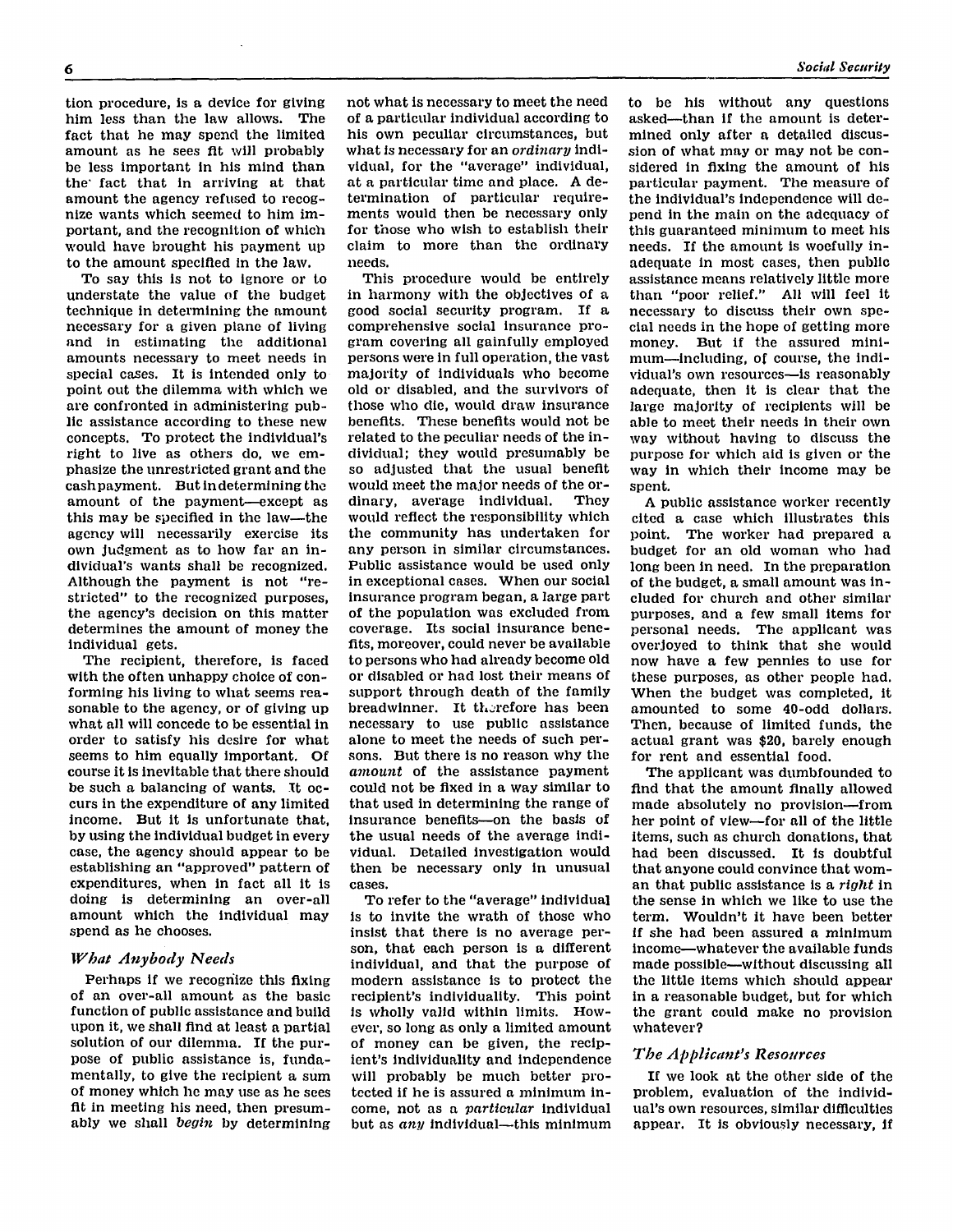**public funds are to be used for an individual's support, to take that person's own resources into account. Few would think of paying assistance to persons who are regularly employed or who have "adequate" income from other sources. But beyond that point, the issue becomes confused and vari-**

The question whether a specified<br>amount of income should be exempt from consideration, which has re**ceived so much attention in recent**  In the main, the answer depends on whether or not we will have sufficient public funds to care for persons who **are really destitute, if some of the funds are used to help those who have substantial income of their own. In practice a much more important question is what shall be considered as income for the applicant?** 

**In this area we run into some of the**  The objection to the means test is not **so much that it requires taking ac**in determining the amount of assist-<br>ance he will get; the chief objection is that in practice the means test is applied not only to the applicant, but **to other, self-supporting members of the household or family in which the applicant lives. This problem persists in the administration of public assistance for all applicants who live with others and, so far as I know, no entirely satisfactory procedure has been developed.** 

#### *Relatives' Responsibility*

**Consider, for example, the case of a**  woman who has been living with her<br>son's family for some years. When<br>she reaches age 65 and applies for<br>public assistance, will she be eligible?<br>Or will the agency feel that since she<br>will continue to live with her son as<br> **own children. If payment is refused, as it will be under many laws, what becomes of the mother's right to assistance? Or if the agency attempts to provide for her by requiring the son** 

**to support her, what becomes of** *his* **right to dispose of his own** *earned* **income as he wishes?** 

**Or take the case of an unmarried son living with his widowed mother who has her home but no other income. He wants to save his money to get a start in the world and thinks his mother should get public assistance. He sees the neighbor, whose**  school, getting assistance—why not *his* mother? **Hasn't** she a "right" to assistance? If she applies, will she be eligible, or will he be expected to support her, in whole or in part?

If the agency insists on considering<br>his earnings as the *family* income, or<br>*requires* him to contribute more than<br>the cost of room and board, again<br>the means test appears in its most<br>objectionable form. Under some pro**cedures the agency, in determining the amount which the son can be ex**specify the other purposes for which<br>he may use his earnings. Is such<br>procedure compatible with the idea **of public assistance as a right? Are**  assistance by applying the "means **test" to her son? If funds are inade**better alternative, but in such a situa**tion can we say that public assistance is regarded as a right?** 

grounds that a son *should* support his<br>mother; it is good for him and good<br>for her to maintain this relationship.<br>Public assistance, it is contended,<br>should not destroy family responsi-<br>bility. But is it at all certain th enforcing such a policy will promote **good family relations? Isn't it possible that a little more independence**  would be better for both of them and would promote better relations? Isn't it true, as Mr. Bevan said in the Eng-<br> **lish Parliament recently in debating** this very question, that by applying the means test in this way we are making it profitable for boys to leave home?

**But we sometimes go even farther. Some State laws require specified relatives to support the applicant if they are able to do so, even though they are not members of the same house**is required, or at least expected, to enforce this "relatives' responsibility" for persons who receive assistance. Is it the proper function of a public as-

**sistance agency to enforce such a policy? The agency's primary function is to determine the amount of money needed by the applicant in order to meet some specified stand**available—even though according to law they should have been provided by relatives—the agency must pre-<br>sumably flud the applicant in need. It would seem that the problem of enforcing the provisions regarding relatives' responsibility, if these are retained, would better be handled by **some community agency whose function it is to enforce such obligations imposed on individuals, rather than by an assistance agency.** 

**The policies followed by State agencies in this respect vary widely. In some instances, if an individual has relatives who are legally responsible for his support, assistance is denied on the assumption that support will be provided, without regard for the**  make no provision or give much less<br>than the agency would otherwise have<br>provided. In other instances the **agency may attempt to secure agreement by responsible relatives to make certain contributions and adjust its public assistance payment accordingly. In still other instances, the agency accepts full responsibility for seeing that contributions are made!** 

the State rejects at least in part the responsibility which it has presum**ably accepted under the public assist**that the necessary contributions are made by the relatives, is this support **any better than charity? While no one will deny or belittle the value of family solidarity and responsibility**  that the benefits of such family feel**ing can be secured by compulsion. To deny assistance to an otherwise eligi**is "responsible" for his support, when in fact the support is not provided, is **to nullify the concept of right on the part of the applicant.** 

# *Realizing Public*

In pointing out these flaws in public<br>assistance, there is no intention to underestimate its achievements. Undoubtedly we have made tremendous progress in both the conception and the administration of a program de-<br>signed to meet the need of important